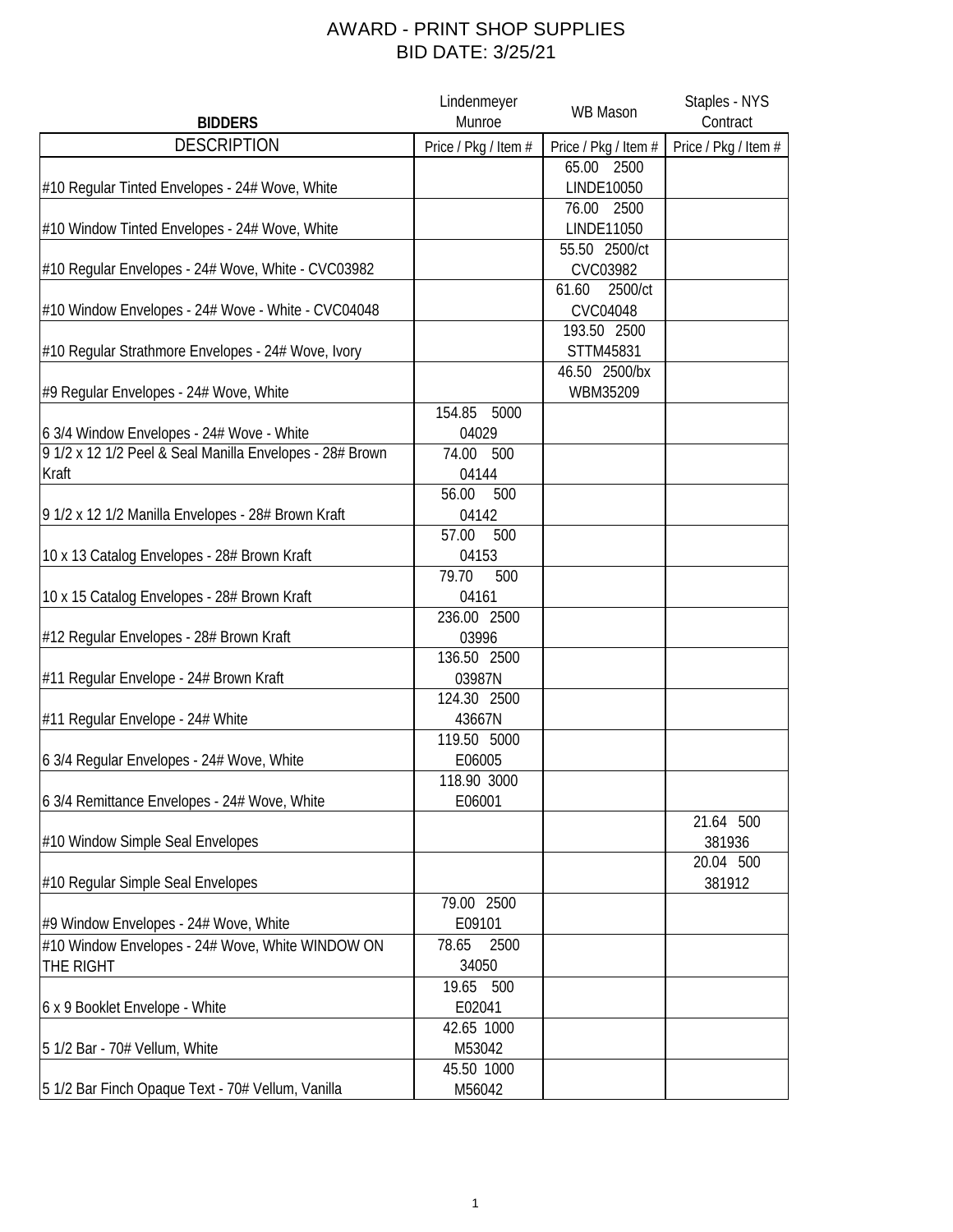## AWARD - PRINT SHOP SUPPLIES BID DATE: 3/25/21

|                                                            |                      | 6.94 500/ream         |  |
|------------------------------------------------------------|----------------------|-----------------------|--|
|                                                            |                      | CASMP2204XX           |  |
|                                                            |                      | <b>Boise Firework</b> |  |
|                                                            |                      |                       |  |
| 8 1/2 x 14 20# Hammermill Fore MP - Color                  | 93.65<br>1000        |                       |  |
| 11 x 17 65# Mohawk Brite Hue Bristol Cover - Color         |                      |                       |  |
| 11 x 17 65# Accent Opaque Digital Smooth Cover - White     | varies Astro Brights | 75.60<br>1250/ct      |  |
| (#121954)                                                  |                      | HMM121954             |  |
|                                                            |                      | 1250/cs<br>69.00      |  |
| 11 x 17 65# Accent Opaque Digital (#188570)                |                      | HMM188570             |  |
|                                                            |                      | 48.44 1000/ct         |  |
| 11 x 17 67# Springhill Vellum Bristol Cover - Color        |                      | SPHLOX6004            |  |
|                                                            | 93.70<br>2000        |                       |  |
| 8 1/2 x 11 65# Mohawk Brite Hue Vellum Cover - Color       | varies Astro Brights |                       |  |
|                                                            | 75.90<br>2500        |                       |  |
| 8 1/2 x 11 65# Springhill Opaque Offset Cover - Color      | varies               |                       |  |
|                                                            |                      | 40.72 2000/ct         |  |
| 8 1/2 x 11 67# Springhill Vellum Bristol Cover - Color     |                      | SPHLOX6000            |  |
|                                                            |                      | 56.20 2500/ct         |  |
| 8 1/2 x 11 90# Springhill Index Digital Cover - Color      |                      | SPHLOX5100            |  |
|                                                            |                      | 67.00 2500            |  |
| 8 1/2 x 11 65# Accent Opaque Digital Cover - White         |                      | HMM188560             |  |
|                                                            | 73.65<br>2500        |                       |  |
| 11 x 17 60# Springhill Opaque Offset Digital Colors        | varies               |                       |  |
| 11 x 17 80# Finch Opaque Smooth - Bright White (#1008-     | 63.30<br>1500        |                       |  |
| 8018)                                                      | 1008-8018            |                       |  |
|                                                            |                      | 38.60 5000/ct         |  |
|                                                            |                      | CASMP2201XX           |  |
| 8 1/2 x 11 20# Hammermill Fore MP Colors                   |                      | <b>Boise Firework</b> |  |
|                                                            | 98.65<br>5000        |                       |  |
| 8 1/2 x 11 20# Mohawk Brite Hue Color                      | varies Astro Brights |                       |  |
|                                                            |                      | 212.00 5000           |  |
| 8 1/2 x 11 24# Strathmore Writing Wove - Ivory             |                      | STT300029             |  |
|                                                            |                      | 212.00 5000           |  |
| 8 1/2 x 11 24# Strathmore Writing Wove - White             |                      | STT300220             |  |
|                                                            |                      | 136.90 2500 sets      |  |
| 2 part 8 1/2 x 11 Carbonless Black Print Reverse           |                      | <b>NCR5887N</b>       |  |
|                                                            |                      | 152.80 1670 sets      |  |
| 3 part 8 1/2 x 11 Carbonless Black Print Reverse           |                      | <b>NCR5900N</b>       |  |
|                                                            |                      | 161.80 1250 sets      |  |
| 4 part 8 1/2 x 11 Carbonless Black Print Reverse           |                      | <b>NCR5915N</b>       |  |
|                                                            | 227.00 2500 sets     |                       |  |
| 2 part 8 1/2 x 14 Carbonless Black Print Reverse           | 3R12852              |                       |  |
|                                                            |                      | 196.00 1670 sets      |  |
| 3 part 8 1/2 x 14 Carbonless Black Print Reverse           |                      | <b>NCR5902N</b>       |  |
| 8 1/2 x 11 80# Finch Opaque Digital Cover - White (#2508-  | 2000<br>74.80        |                       |  |
| 8004)                                                      | 2508-8004            |                       |  |
| 8 1/2 x 11 80# Finch Opaque Text - Bright White (#1008-    | 61.00<br>3000        |                       |  |
| 8004)                                                      | 1008-8004            |                       |  |
| 8 1/2 x 11 80# Hammermill Color Copy Digital Cover - White |                      | 2000/ct<br>79.52      |  |
| (H120023)                                                  |                      | HAM120023             |  |